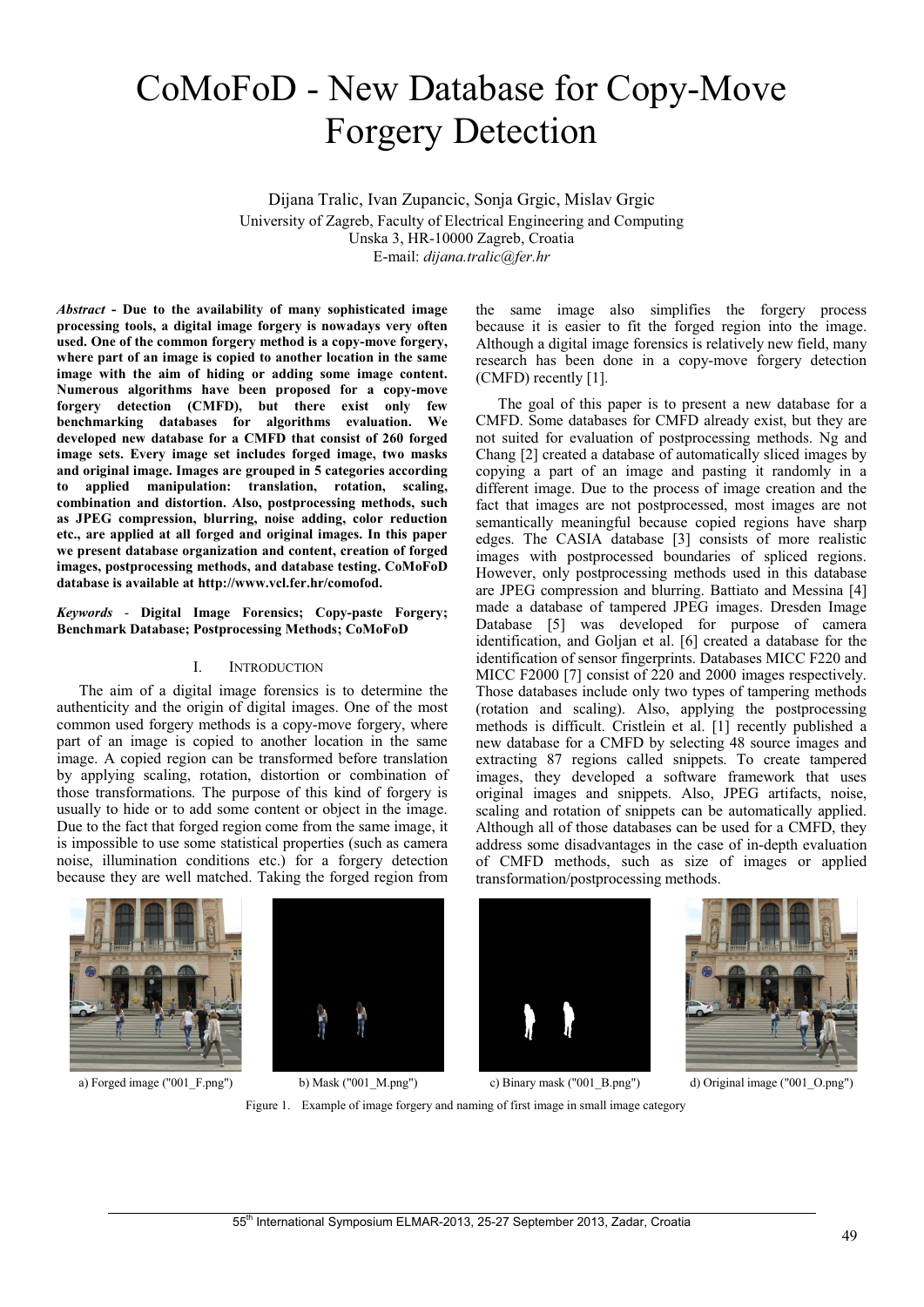We developed a new database, called CoMoFoD [8], that consist of 260 tampered examples. For every tampered image, we stored original image, two types of masks that mark forgery (Fig. 1), and additional information such as size of tampered region. Images are categorized in 5 categories according to applied transformation. Also, six different postprocessing methods are applied to images in all categories.

This paper is organized as follows. In Section II we present database content starting with image acquisition process and database organization. Section II depicts forgery methods. Section III consists of description of all postprocessing methods applied in our database. In Section IV, database testing by using a simple CMFD algorithm is presented. Conclusion is depicted in Section V.

# II. DATABASE DESCRIPTION

#### *A. Image acquisition process*

All images are recorded by Canon EOS 7D camera, and stored in CR2 (Canon RAW version 2) format as minimally processed data. Camera settings were equal for all images, and size of recorded images was  $5202\times3465$  pixels. The acquisition was performed in different outside conditions (we captured nature, buildings, city views, etc.). We also included different backgrounds, such as grass, roof, wall, sky, etc.

# *B. Forgery method*

Forged images are made using Photoshop CS3 and CS5. Images are first converted in PNG (Portable Network Graphics) format. Regions of  $512\times512$  pixels and  $3000\times2000$ pixels were cropped or resized from captured images to make original images.

Images are forged by copying a part of an original image and pasting it on a different location in the same image. The main goal was to embed the copied region into the original image content without leaving any visible traces of tampering. In some cases, copied part was transformed before changing its location. We applied several types of transformations, and grouped images in 5 categories according to applied transformation:

1. translation - a copied region is only translated to a new location without performing any transformation;

- 2. rotation a copied region is rotated and translated to a new location;
- 3. scaling a copied region is scaled and translated to a new location;
- 4. distortion a copied region is distorted and translated to a new location;
- 5. combination two or more transformation are applied on a copied region before moving it to a new location.

Size of copied region differ from image to image. Smallest copied part in  $512\times512$  images is  $\sim 0.14$  % of image size, and  $\sim 0.11\%$  of image size in 3000×2000 images. Biggest copied region in  $512\times512$  images is  $\sim$ 14.32 % of image size, and  $\sim$ 17.34% of image size in 3000×2000 images. Size of copied area per image categories can be seen in Table I. Some images are multiple forged images that contain more than one tampered region which are located without any mutual overlapping. Multiple forged images can be made by copying the same region on different locations or by copying different regions on different locations (Table I).

## *C. Database content and organization*

Database is organized in 2 main categories according to the image size: small  $(512\times512)$  and large  $(3000\times2000)$  image category. In every category, images are grouped by forgery methods described in Section II.B. There are 40 examples of all types of forgery in small image category, giving total of 200 forgery examples. In large image category, there are 10 examples for all types of forgery beside distortion which has 20 examples of forgery, giving total of 60 examples of forgery in large image category.

 Every example consists of an original image (without any forgery), a forged image (with some forgery) and two masks (colored and black/white), as can be seen in Fig. 1. Masks indicate the forgery by showing the non-tampered region as black background. Copied and pasted regions (tampered part of image) are presented as colored regions in the first mask, and as white regions in the second mask. Those masks are made for CMFD evaluation. Additionally, a text file called "readme.txt" is stored in all categories. The file contains information about tampered region, such as size of region before and after transformation, and type of transformation.

| 17DLC 1.<br>IMAGE LEATURES IN COMOTOD DATABASE |                   |                                                  |                                          |                                         |                                                              |                                                                 |  |  |  |  |
|------------------------------------------------|-------------------|--------------------------------------------------|------------------------------------------|-----------------------------------------|--------------------------------------------------------------|-----------------------------------------------------------------|--|--|--|--|
| Category                                       | Image<br>category | <b>Total number of</b><br>images per<br>category | Size of smallest<br>copied area [pixels] | Size of biggest<br>copied area [pixels] | <b>Number of images</b><br>with more than one<br>copied area | Number of images with<br>more than one different<br>copied area |  |  |  |  |
| <b>Translation</b>                             | $512 \times 512$  | 40                                               | 360                                      | 28405                                   | 12                                                           |                                                                 |  |  |  |  |
|                                                | 3000×2000         | 10                                               | 7180                                     | 1130658                                 |                                                              |                                                                 |  |  |  |  |
| <b>Rotation</b>                                | $512 \times 512$  | 40                                               | 403                                      | 37542                                   | 6                                                            |                                                                 |  |  |  |  |
|                                                | 3000×2000         | 10                                               | 11851                                    | 1040232                                 |                                                              |                                                                 |  |  |  |  |
| <b>Scaling</b>                                 | $512 \times 512$  | 40                                               | 403                                      | 37542                                   |                                                              |                                                                 |  |  |  |  |
|                                                | 3000×2000         | 10                                               | 11851                                    | 549188                                  |                                                              | 0                                                               |  |  |  |  |
| <b>Distortion</b>                              | $512 \times 512$  | 40                                               | 1037                                     | 37542                                   | 2                                                            | $\Omega$                                                        |  |  |  |  |
|                                                | 3000×2000         | 20                                               | 24057                                    | 238083                                  |                                                              |                                                                 |  |  |  |  |
| <b>Combination</b>                             | $512 \times 512$  | 40                                               | 403                                      | 37542                                   |                                                              |                                                                 |  |  |  |  |
|                                                | 3000×2000         | 10                                               | 6519                                     | 2611416                                 |                                                              |                                                                 |  |  |  |  |

TABLE I. IMAGE FEATURES IN COMOFOD DATABASE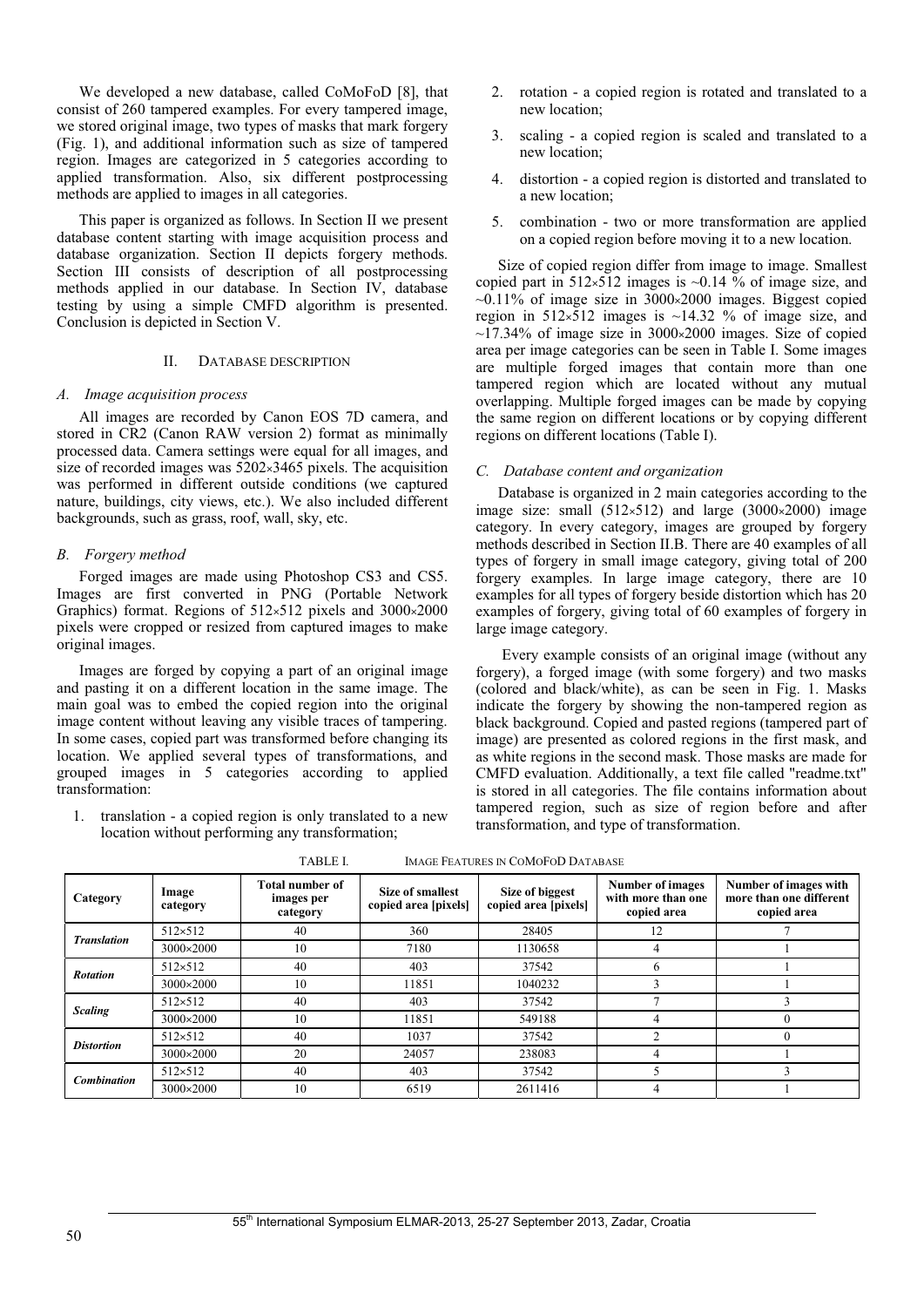Every category has also 6 subcategories that consist of the postprocessed images, as described in Section III. Postprocessing was done on all original and forged images in both categories, giving a total of 10,400 images in small, and 3,120 images in large image category.

# *D. Image naming*

In both image categories, images are named as follows:  $N_1$   $M_1$ , where  $N_1$  is three (small image category) or two (large image category) digits which mark the image number in category, and  $M_1$  is one of four different marks:

- 1. "F" for forged image;
- 2. "B" for binary mask (black and white mask);
- 3. "M" for mask (colored mask);
- 4. "O" for original image.

Example of image naming can be seen in Fig. 1 for the first image in small image category. Additional information about transformations applied on forged images, such as rotation angle, scaling value, etc., can be seen only in "readme.txt" files in corresponding image category. However, images with the same transformation are grouped together by reserving consecutive numbers for them. For example, first 40 images in small image category are examples of image forgery by only translating forged region, next 40 images are made by rotating forged region, etc.

Postprocessed images are named as follows:  $N_1$   $M_1$   $M_2$ , where additional mark  $M_2$  points one of six postprocessing methods applied on image:

- 1. "JC" for JPEG compression;
- 2. "NA" for noise adding;
- 3. "IB" for image blurring;
- 4. "BC" for brightness change;
- 5. "CR" for color reduction;
- 6. "CA" for contrast adjustments.

Postprocessing was done only for original and forged images, so mark *M*1 can be only "O" or "F". Usage of different parameters in postprocessing methods was marked with numbers at the end of image in such a way that lower number correspond to lower used parameter value. For example, first original and forged images in small image category that are saved with JPEG quality of 20 have the following names: "001 O JC1.jpg" and "001 F JC1.jpg". Examples of image naming for postprocessed images can be seen in Fig. 2.

#### III. POSTPROCESSING METHODS

There are many different types of postprocessing methods that can be applied to forged images with the aim of hiding tampering traces. Most common postprocessing methods are JPEG compression, noise adding and image blurring, but there are many others such as brightness change, color reduction and contrast adjustments.

| TABLE II.                   | PARAMETERS OF POSTPROCESSING METHODS                                         |  |  |  |
|-----------------------------|------------------------------------------------------------------------------|--|--|--|
| Method                      | <b>Parameters</b>                                                            |  |  |  |
| <b>JPEG</b> compression     | factor = $[20, 30, 40, 50, 60, 70, 80, 90, 100]$                             |  |  |  |
| Noise adding                | $\mu = 0$ , $\sigma^2 = [0.009, 0.005, 0.0005]$                              |  |  |  |
| <b>Image blurring</b>       | averaging filter = $[3\times3, 5\times5, 7\times7]$                          |  |  |  |
| <b>Brightness change</b>    | (lower bound, upper bound) $=$<br>$[(0.01, 0.95), (0.01, 0.9), (0.01, 0.8)]$ |  |  |  |
| <b>Color</b> reduction      | intensity levels per each color channel =<br>[32, 64, 128]                   |  |  |  |
| <b>Contrast adjustments</b> | (lower bound, upper bound) $=$<br>$[(0.01, 0.95), (0.01, 0.9), (0.01, 0.8)]$ |  |  |  |

In this paper we present 6 different types of postprocessing methods that were applied on images in CoMoFoD database. Information and parameters for all postprocessing methods are given in Table II. It is important to mention that the same parameter set was applied for postprocessing of images from all categories. Most of the methods were implemented in MATLAB®, beside JPEG compression which was applied by PIXresizer software [9]. Examples of postprocessed forged images can be seen in Fig. 2.

#### *A. JPEG compression*

Both forged and original images were saved as JPEG images with different quality factors. JPEG quality factors were ranged from 20 to 100, with the step of 10. During image saving, resolution has not been changed. For JPEG pictures whose JPEG quality factor was below 70, image visual degradation and blocking artifact were noticeably visible. Examples of forged images postprocessed with JPEG compression with quality factors of 20 and 100 are shown in Fig. 2.a.

# *B. Noise adding*

Gaussian white noise with zero mean and different values of variance was added to images. Parameters that were used are listed in Table II, and PSNR for every postprocessed image was calculated and stored in 'PSNR.txt' file. Image with variance of 0.009 have quite visible noise artifacts, and average PSNR  $\approx$  20.6. Level of noise was reduced by reducing the value of variance to 0.005 (average PSNR  $\approx$  23.2), and 0.0005 (average PSNR  $\approx$  33.1). Two images with added noise with variance equal to 0.009 and 0.0005 are shown in Fig. 2.b.

#### *C. Image blurring*

Image blurring was obtained by convolving the image with  $3\times3$ ,  $5\times5$  or  $7\times7$  averaging filters. Blurred images are the same dimensions as original images due to selected option that input image values outside the bounds of the image are assumed to be equal to the nearest image border value. Blurred images (obtained by any averaging filters) are noticeably visually blurred comparing to the original images, especially images obtained by filtering with  $7\times7$  averaging mask. Examples of forged blurred images with  $3\times3$  and  $7\times7$  averaging filters are shown in Fig. 2.c.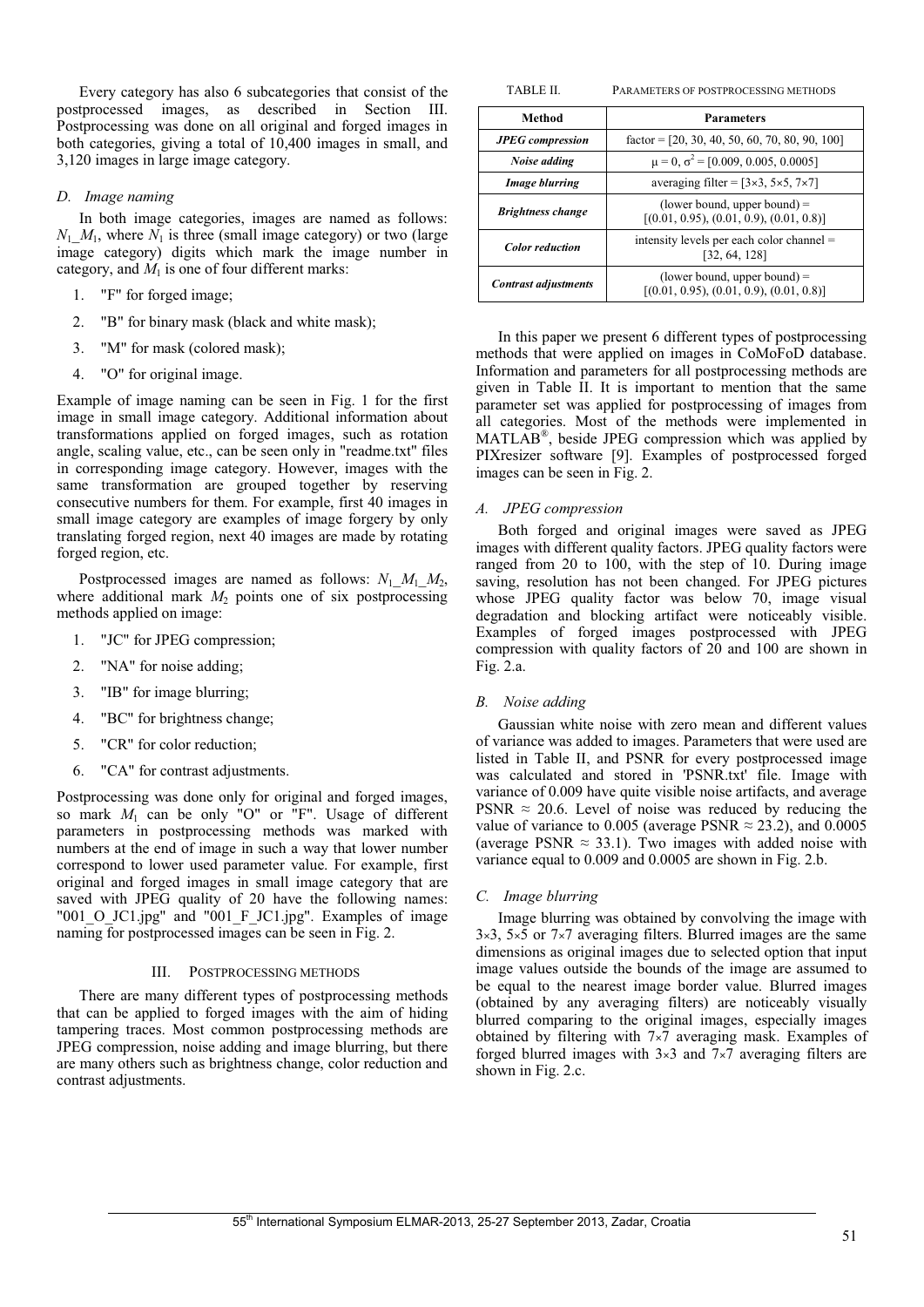# *D. Brightness change*

Changing the brightness of the image was obtained by mapping the intensity values of the original image that were between lower and upper bound (Table II) to interval [0, 1]. Intensity values below lower bound and above upper bound were saturated to minimal and maximal value, respectively. Using brightness change in the range (0.01, 0.95) had visually almost imperceptible impact on appearance of postprocessed image, while usage of brightness change in the range (0.01, 0.8) resulted in visually significantly brighter images. Images obtained by using brightness change in the range (0.01, 0.95) and (0.01, 0.8) are shown in Fig. 2.d.

# *E. Color reduction*

Color reduction of the original image was obtained by uniform quantization of the original image intensity values. For each color channel of the original image the number of



a) JPEG compression: left - quality factor: 20, name: "015\_F\_JC1.jpg", right - quality factor:80, name: "015\_F\_JC7.jpg"





c) Image blurring: left - averaging filter: 5×5, name: "120\_F\_IB2.png", right- averaging filter: 7×7, name "120\_F\_IB3.png"



e) Color reduction, left - color levels: 32, name: "128\_F\_CR1.png", right - color levels: 128, name: "128 F\_CR3.png"

different intensity levels was reduced from 256 to 32, 64 or 128 levels. Images obtained by reducing the number of intensity levels have visually almost imperceptible degradations comparing to the original image with 256 intensity levels per channel. Two examples of images obtained by color reduction to 32 and 128 levels are shown in Fig. 2.e.

#### *F. Contrast adjustments*

Image contrast was modified by mapping the whole range of input image intensity values to a new interval bounded with lower and upper bound (Table II). Hence, the output image intensity range has been reduced. Contrast adjustments in the range (0.01, 0.95) had visually almost imperceptible impact on postprocessed image, while images obtained by usage of contrast adjustments in the range (0.01, 0.8) resulted in visually significantly darker images. Examples of postprocessed images with contrast adjustments in the range (0.01, 0.95) and (0.01, 0.8) are shown in Fig. 2.f.



b) Noise adding, left- variance: 0.009, name: "006\_F\_NA1.png", right - variance: 0.005, name: "006 F\_NA2.png"





d) Brightness change: left - range: (0.01, 0.9), name: "054\_F\_BC2.png", right - range: (0.01, 0.8), name: "054\_F\_BC3.png"





f) Contrast adjustments: left - range: (0.01, 0.95), name: "174\_F\_CA1.png", right - range: (0.01, 0.8), name: "174\_F\_CA3.png"

Figure 2. Examples of postprocessed forged images and nameing format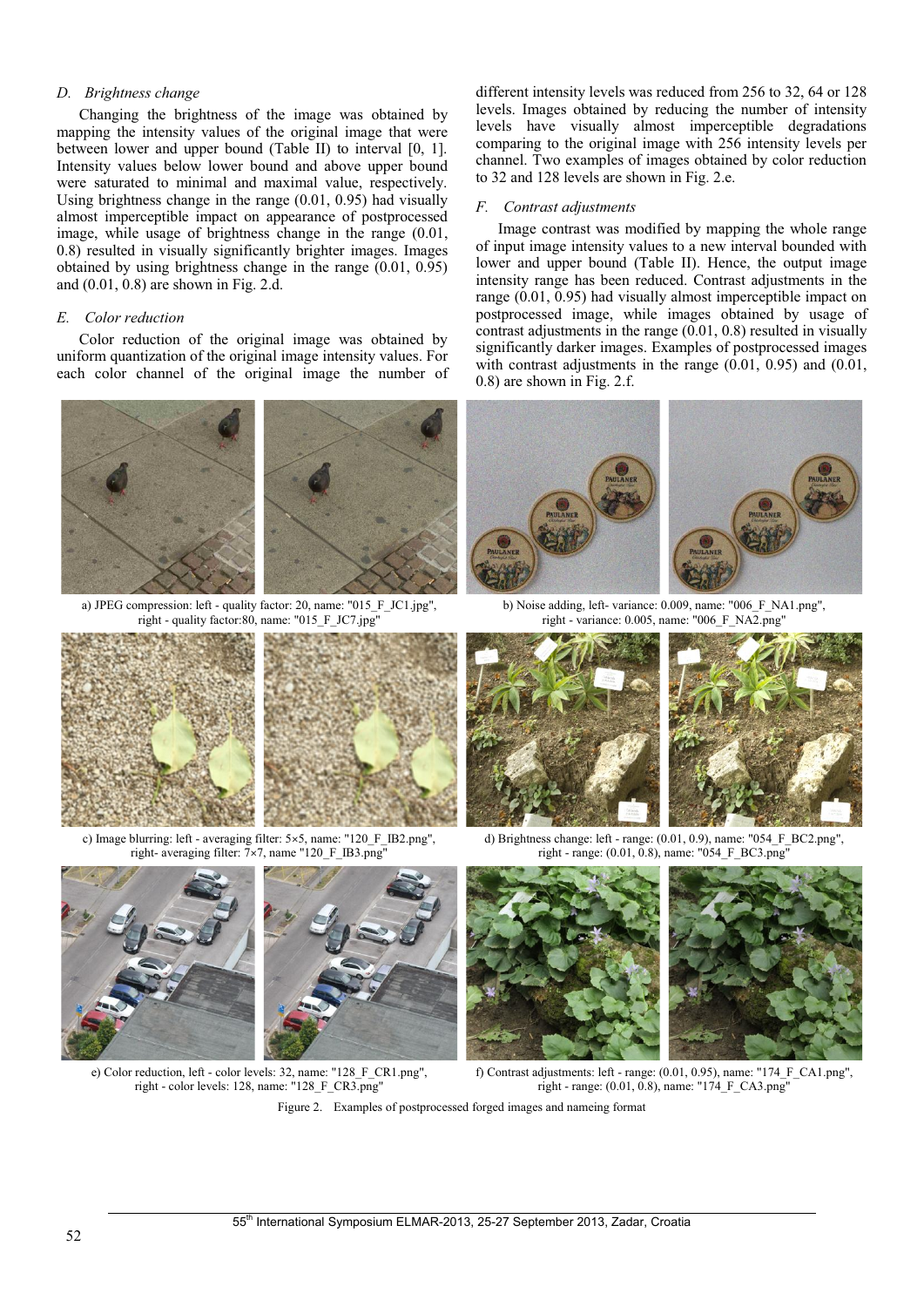# IV. DATABASE TESTING

For demonstration purpose, CMFD was done by using method developed by Fridrich et al*.* [10]. They proposed blocks-based method that uses 256 coefficients of a discrete cosine transform (DCT) as feature set. Method was implemented through following steps:

- 1. image preprocessing image transformation into grayscale space;
- 2. blocking image division into overlapping blocks of size *b*x*b* pixels; for image of size *N*x*M*, total  $(N-b+1) \times (M-b+1)$  blocks were defined;
- 3. feature extraction calculation of feature vectors of every block by DCT transformation;
- 4. sorting grouping feature vectors with similar values by using lexicographical sorting;
- 5. matches detection comparison of feature vectors values by calculating the Euclidean distance of every vector and its neighbor vectors; detection of matched blocks by selecting pairs of blocks where Euclidean distance was smaller than similarity threshold *Ts*;
- 6. postprocessing removing false detected that were too close in images (neighbor blocks with distance smaller than the distance threshold  $T_d$ ) and regions smaller than the predefined region threshold *Tr*.

#### *A. Parameters selection and error measurements*

Since selection of parameters depends on image size, testing was performed on  $512 \times 512$  images (small image category). According to that, we defined block size of  $8\times8$ pixels, which gives total of 255,025 blocks. Thresholds values were experimentally determined as follows:  $T<sub>r</sub>=128$ . Values of other thresholds depend on transformation and postprocessing methods as can be seen in Table III.

For presentation purposes, testing was performed only on forged images in small category, and following postprocessing scenarios: images without any postprocessing, JPEG compression with the quality factor of 40, noise adding with variance of  $0.005$ , image blurring with  $5\times 5$  averaging filter, brightness change in the range (0.01, 0.8), color reduction to 32 intensity levels, and contrast adjustments in the range (0.01, 0.8).

To evaluate the performance, the percentage of false positive pixels  $F_P$ , the false negative rate  $F_N$  and the true positive rate  $T_p$  are used to calculate following error measurements:

- -Precision *P* or exactness of method denotes the probability that a detected region is truly a forgery;
- - Recall *R* or completeness of the method is the probability that a forged region is detected;
- - F1-measure combines precision and recall, and it is a test's accuracy that reaches best performance at 1 and worst at 0.

#### *B. Testing results*

Testing results showed that proposed method can be used for detection of copy-move forgeries in digital images. Examples of detection results for different postprocessing methods are presented in Fig. 3. Detection is more reliable in the case when only translation of the forged region is used (Fig. 3.a) than in the case when other transformations are applied (Fig. 3.b-3.d). Reason for that is the fact that DCT transformation, used for matches detection, is not robust on rotation, scaling or other distortions. Detection of those transformations is possible only for small rotation angles or scaling/distortion values (Fig. 3.b).

 Testing results with more details can be found in Table III. Results for forgery detection on images without any postprocessing show highest f1-measure in case when only translation is applied, while in other cases depend on amount of transformation. For most postprocessing methods. beside JPEG compression and noise adding, detection of translation is very accurate. Detection in case of using JPEG compression, and noise adding is possible only for some images. Also, number of images with f1-measure higher of 0.5 (we marks it as correctly detected images) is under 5% for most cases beside translation. Detection depend on selected thresholds which have been experimentally defined for every set of images (Table III).



a) No postprocessing (translation),  $f1$ -measure = 0.9969 (forged image - Fig. 2.a)

b) Noise adding (scaling), f1-measure  $= 0.7428$ (forged image - Fig. 2.b)

c) Image bluring (rotation),  $f1-measure = 0.7154$ (forged image - Fig. 2.c)

d) Brightnes change (combination),  $f1-measure = 0.0815$ (forged image - Fig. 2.d)

Figure 3. Examples of detection results for different types of postprocessing methods